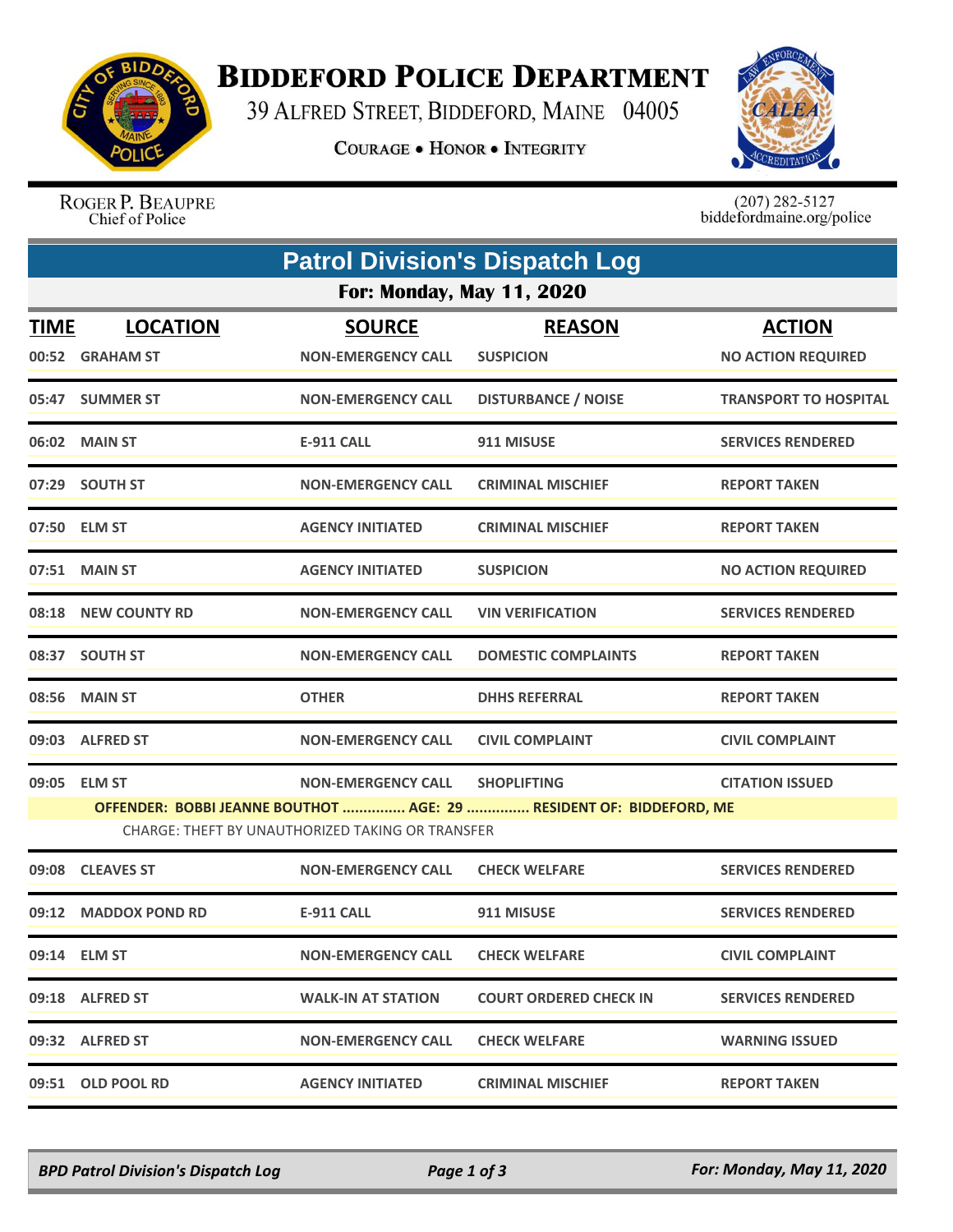| <b>TIME</b> | <b>LOCATION</b><br><b>10:21 ORIN LN</b> | <b>SOURCE</b><br><b>NON-EMERGENCY CALL</b> | <b>REASON</b><br><b>CRIMINAL MISCHIEF</b>                                             | <b>ACTION</b><br><b>REPORT TAKEN</b> |
|-------------|-----------------------------------------|--------------------------------------------|---------------------------------------------------------------------------------------|--------------------------------------|
|             | 10:48 ALFRED ST                         | <b>NON-EMERGENCY CALL</b>                  | <b>TRESPASSING</b><br>OFFENDER: PHILIP J BARTLEY  AGE: 43  RESIDENT OF: BIDDEFORD, ME | <b>TRANSPORT TO HOSPITAL</b>         |
|             | <b>CHARGE: DRINKING IN PUBLIC</b>       |                                            |                                                                                       |                                      |
|             | 10:52 SOUTH ST                          | <b>NON-EMERGENCY CALL</b>                  | <b>SUSPICION</b>                                                                      | <b>SERVICES RENDERED</b>             |
| 10:55       | <b>MAIN ST</b>                          | <b>NON-EMERGENCY CALL</b>                  | <b>SUSPICION</b>                                                                      | <b>NEGATIVE CONTACT</b>              |
|             | 10:56 MEMORIAL DR                       | <b>E-911 CALL</b>                          | <b>MEDICAL W/ ASSIST</b>                                                              | <b>TRANSPORT TO HOSPITAL</b>         |
|             | 11:40 ALFRED ST                         | <b>NON-EMERGENCY CALL</b>                  | <b>COURT ORDERED CHECK IN</b>                                                         | <b>SERVICES RENDERED</b>             |
| 11:57       | <b>BOULDER WAY</b>                      | <b>NON-EMERGENCY CALL</b>                  | <b>ARTICLES LOST/FOUND</b>                                                            | <b>REPORT TAKEN</b>                  |
| 12:17       | <b>ALFRED ST</b>                        | <b>NON-EMERGENCY CALL</b>                  | <b>EMERGENCY ORDER VIOLATION</b>                                                      | <b>SERVICES RENDERED</b>             |
|             | 12:34 BRADBURY ST                       | <b>NON-EMERGENCY CALL</b>                  | <b>PARKING COMPLAINT</b>                                                              | <b>SERVICES RENDERED</b>             |
|             | 12:48 ALFRED ST                         | <b>NON-EMERGENCY CALL</b>                  | <b>ARTICLES LOST/FOUND</b>                                                            | <b>SERVICES RENDERED</b>             |
| 12:57       | <b>ATLANTIC AVE</b>                     | <b>E-911 CALL</b>                          | <b>JUVENILE OFFENSES</b>                                                              | <b>SERVICES RENDERED</b>             |
|             | 12:58 PROSPECT ST                       | <b>NON-EMERGENCY CALL</b>                  | <b>ARTICLES LOST/FOUND</b>                                                            | <b>SERVICES RENDERED</b>             |
|             | 13:05 ELM ST                            | <b>NON-EMERGENCY CALL</b>                  | <b>ARTICLES LOST/FOUND</b>                                                            | <b>REPORT TAKEN</b>                  |
| 13:27       | <b>SACO FALLS WAY</b>                   | <b>E-911 CALL</b>                          | <b>CRIM THREAT / TERRORIZING</b>                                                      | <b>REPORT TAKEN</b>                  |
| 13:57       | <b>RIVERVIEW DR</b>                     | <b>WALK-IN AT STATION</b>                  | <b>ARTICLES LOST/FOUND</b>                                                            | <b>REPORT TAKEN</b>                  |
| 16:06       | <b>BIDDEFORD GATEWAY CTR</b>            | <b>NON-EMERGENCY CALL</b>                  | <b>EMERGENCY ORDER VIOLATION</b>                                                      | <b>REPORT TAKEN</b>                  |
|             | 16:12 SACO FALLS WAY                    | <b>NON-EMERGENCY CALL</b>                  | <b>POLICE INFORMATION</b>                                                             | <b>REPORT TAKEN</b>                  |
|             | 16:24 SACO FALLS WAY                    | <b>NON-EMERGENCY CALL</b>                  | <b>SUSPICION</b>                                                                      | <b>NEGATIVE CONTACT</b>              |
|             | 16:46 LAFAYETTE ST                      | <b>OTHER</b>                               | <b>PAPERWORK</b>                                                                      | <b>PAPERWORK NOT SERVED</b>          |
|             | 17:02 SUMMER ST                         | <b>NON-EMERGENCY CALL</b>                  | <b>ARTICLES LOST/FOUND</b>                                                            | <b>ITEM REMOVED</b>                  |
|             | 17:44 MEDICAL CENTER DR                 | <b>AGENCY INITIATED</b>                    | <b>PAPERWORK</b>                                                                      | <b>NO ACTION REQUIRED</b>            |
|             | <b>18:21 WEST ST</b>                    | <b>E-911 CALL</b>                          | 911 MISUSE                                                                            | <b>DISPATCH HANDLED</b>              |
|             | 19:00 ARROWWOOD DR                      | <b>NON-EMERGENCY CALL</b>                  | <b>FRAUD</b>                                                                          | <b>REPORT TAKEN</b>                  |
|             | 19:04 LAFAYETTE ST                      | <b>RADIO</b>                               | <b>PAPERWORK</b>                                                                      | <b>PAPERWORK NOT SERVED</b>          |

*BPD Patrol Division's Dispatch Log Page 2 of 3 For: Monday, May 11, 2020*